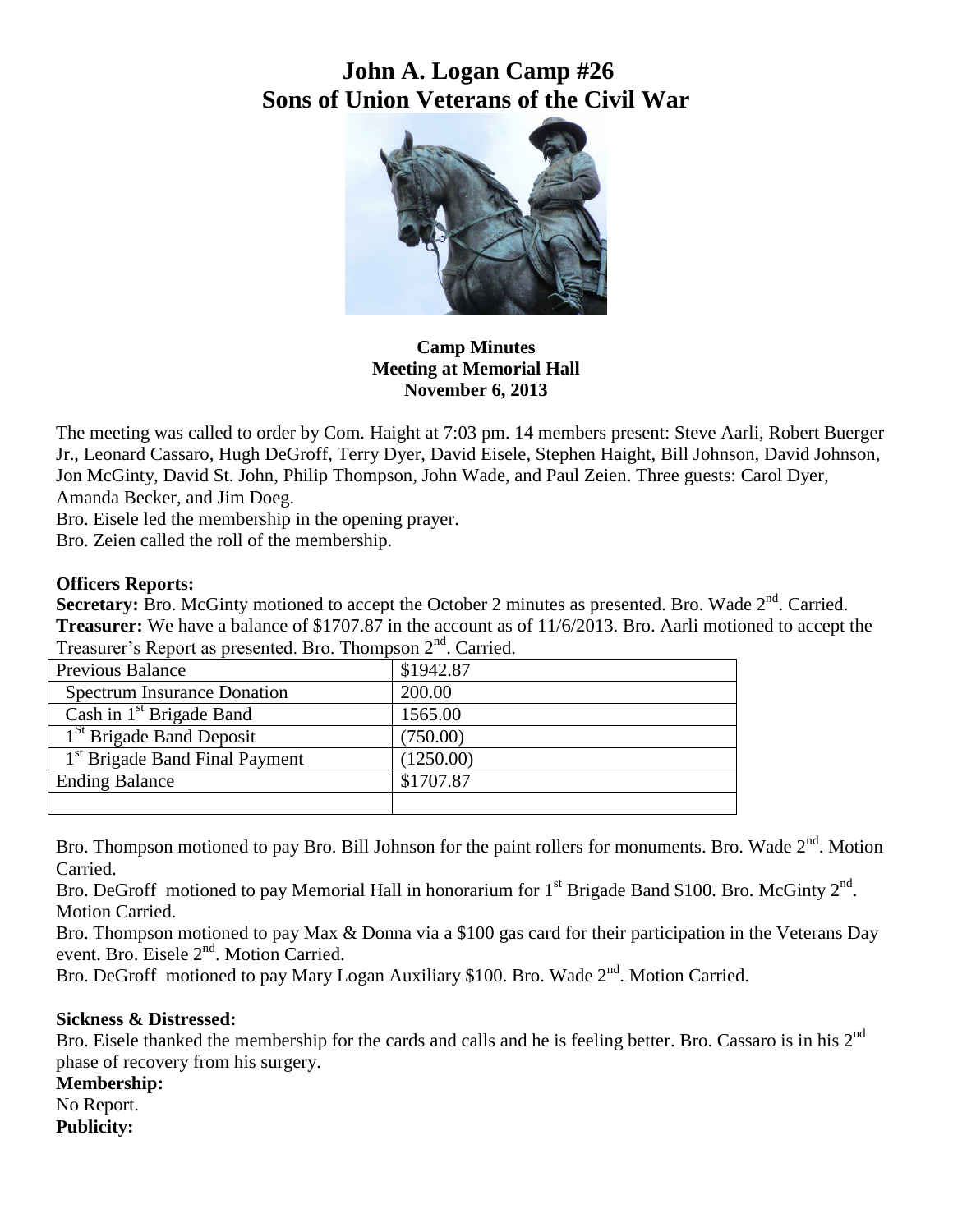# **John A. Logan Camp #26 Sons of Union Veterans of the Civil War**

Bro. Thompson thanked all who participated in the concert. There were approximately 177 in attendance with 30 children present.

**Signals:**

Bro. Zeien reported he created the 2016 bonds that Chaplin Kowalski requested for the department.

### **ROTC:**

#### No Report.

### **Graves Registration:**

Found approximately 30 graves in a cemetery by Quincy and entered them into the database.

#### **Eagles:**

No Report.

### **Memorials:**

No Report.

#### **Welfare:**

No Report.

## **Communications:**

Bro. Aarli reported that the Salvation Army is looking for bell ringers and contact him if interested.

# **Old Business:**

Comm. Haight reported on the Department encampment held on October 12<sup>th</sup> in Springfield IL. Discussions were held as to getting Frank Reed camp more involved. Logan Camp received an outstanding camp award from the department commander.

## **New Business:**

Bro. McGinty prepared job descriptions for the elected positions and presented the following slate to the membership:

Camp Commander – Philip Thompson

Sr. Vice Commander – Steve Aarli

Jr. Vice Commander – Hugh DeGroff

Council Members – Steve Haight, Leonard Cassaro, and David Johnson

Secretary – Paul T. Zeien Jr.

Treasurer – Bill Johnson

Quad Camp Discussion was held in regard to participation with the Chicago camps. The dinner will be the last Saturday night in January. The Logan Camp will plan on participating.

Bro. Thompson motioned that there will be a camp dinner prior to the installation on December 4<sup>th</sup> at Stockholm Inn at 5:30. Bro. Eisele  $2<sup>nd</sup>$ . Motion Carried.

Bro. Dyer reminded the membership that the Veterans Dinner was November 8<sup>th</sup> at 6 for happy hour. Bro. McGinty motioned to pay Scott \$200 for the dinner. Bro. Wade 2<sup>nd</sup>. Motion Carried.

The Rockford Zouaves were asked to participate in the dedication and include a rifle salute for the Memorial Circle.

Bro. Aarli requests articles and pictures be sent and included in the Rail Splitter, Banner, and SVR Newsletter. **Patriotic Instructor:**

Bro. McGinty reported on the happenings of Illinois units in November 1863.

# **SVR:**

Battery G fall meeting will be held November  $24<sup>th</sup>$  at 1 pm.

Bro. Aarli motioned to request a wreath be purchased for the SVR up to \$50. Bro. McGinty 2<sup>nd</sup>. Motion Carried.

Bro. Eisele led the membership in the closing prayer.